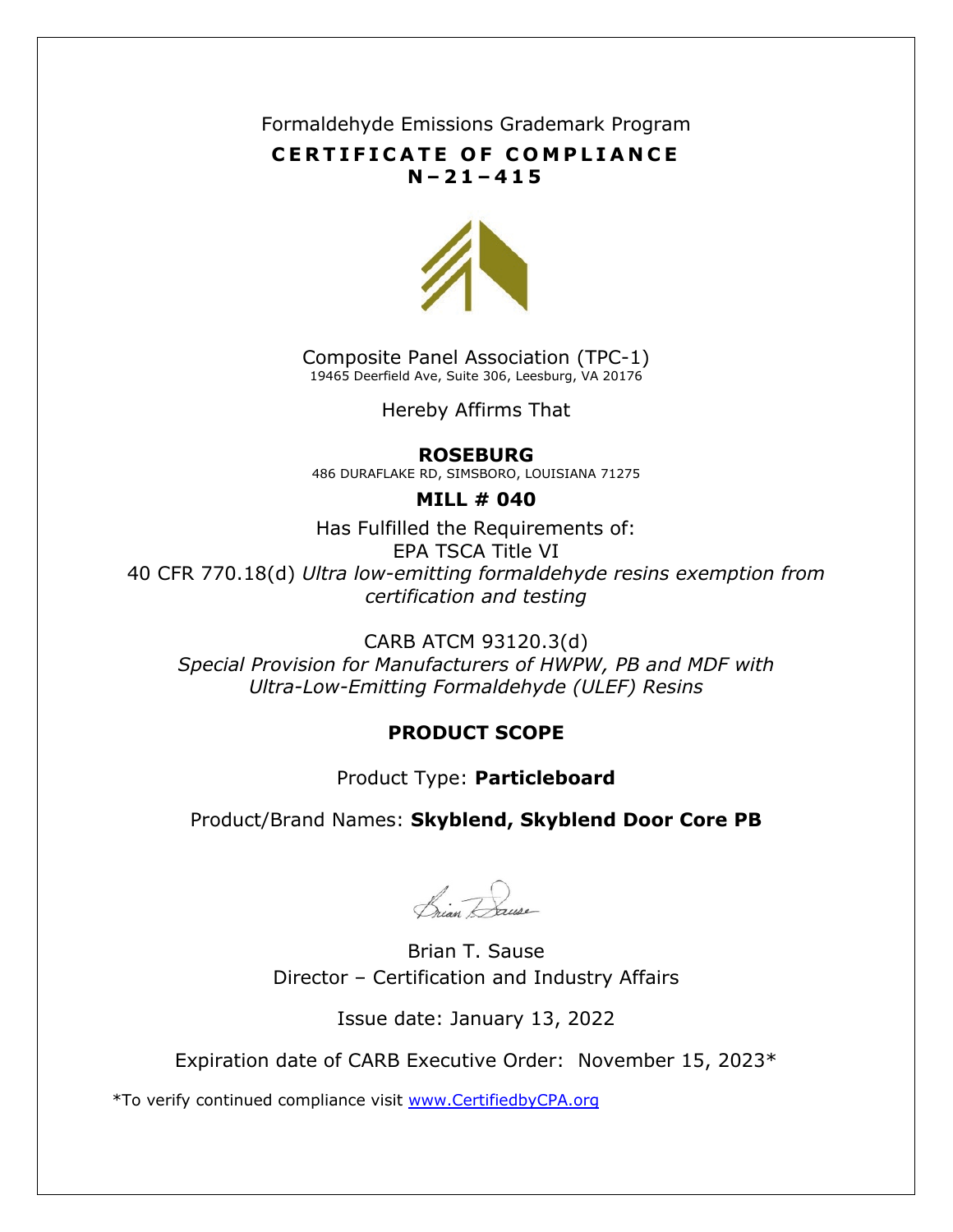## NAF-ULEF Program **CERTIFICATE OF COMPLIANCE N – 2 0 – 3 1 9**



Composite Panel Association (TPC-1) 19465 Deerfield Ave, Suite 306, Leesburg, VA 20176

Hereby Affirms That

#### **ROSEBURG**

3300 RASER DR, MISSOULA, MONTANA 59808

Has Fulfilled The Requirements of: EPA TSCA Title VI 40 CFR 770.18(d) *Ultra low-emitting formaldehyde resins exemption from certification and testing*

CARB ATCM 93120.3(d) *Special Provision for Manufacturers of HWPW, PB and MDF with Ultra-Low-Emitting Formaldehyde (ULEF) Resins*

#### **PRODUCT SCOPE**

Product Type: **Particleboard**

Product/Brand Name: **Skyblend ULEF PB**

Edgar Lesmann

Director of Certification and Inspection

Issue date: September 1, 2020

Expiration date of CARB Executive Order: August 13, 2022\*

\*To verify continued compliance visit www.compositepanel.org